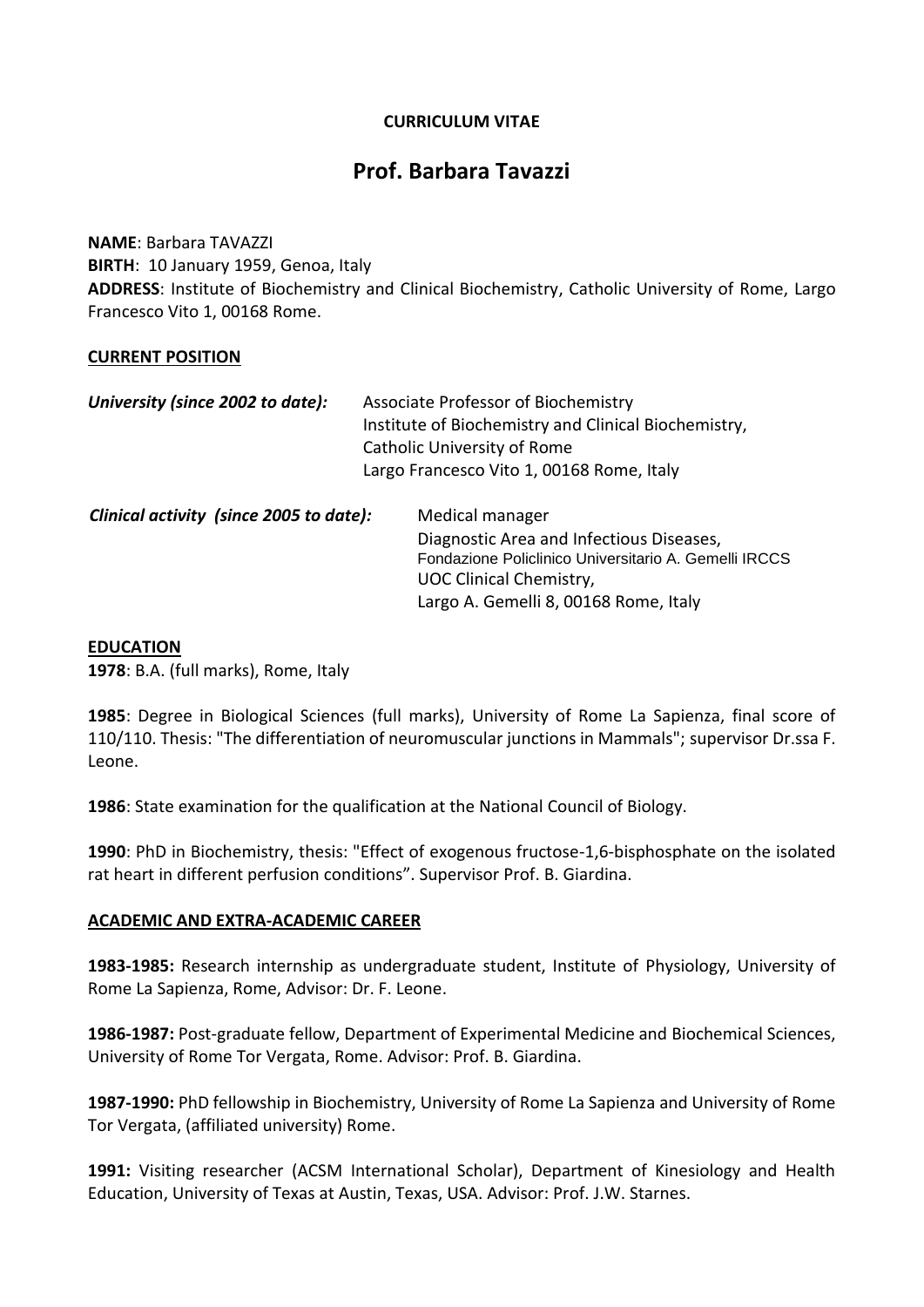**1991-2001:** Researcher in Biochemistry, Department of Experimental Medicine and Biochemical Sciences, University of Rome Tor Vergata, Rome.

**2002- to date:** Associate Professor in Biochemistry (BIO/10) (E05A-BIOCHIMICA), Institute of Biochemistry and Clinical Biochemistry, Catholic University of Rome, Italy.

**2005 - to date:** Employment as Managing Doctor, Clinical Chemistry Unit, (Area Diagnostica di Laboratorio e Malattie Infettive) Fondazione Policlinico Universitario A. Gemelli IRCCS. , Rome, Italy

**2009- to date**: Member of the Register of Auditors of Italian Ministry or the University and Research (MIUR) for the evaluation of ministerial research programs for the following Sectors of the European Research Council:

- LS1\_2-General biochemistry and metabolism;
- LS2 4-Metabolomics:
- LS5 3-Neurochemistry and neuropharmacology.

**2010 -2019**: member of an academic spin-off (LTA-Biotech srl) of the University of Catania.

**2014**: National certification as **Full Professor in Biochemistry (ASN - MIUR) (competition sector E05A, scientific sector BIO-10 BIOCHIMICA) BIO/10** (expiring date 01/06/2020).

**2015**: Activities of external referee of Joint Projects 2015 research projects for the University of Verona.

**2018 to date**: Activities of external referee for the research projects of the Medical Council and Israel Sciences Foundation

### **PATENT OF INVENTION**

- Amorini AM, Giardina B, Lazzarino G, Leone P, Tavazzi B. "Metodo per la determinazione simultanea di derivati delle purine e pirimidine, degli amminoacidi n-acetilati e degli acidi dicarbossilici in un campione biologico mediante cromatografia liquida ad elevate prestazioni (HPLC) e relativo kit". Brevetto N. 0001359858 (domanda n. 102005901289814 (RM2005A000085). Data Brevetto: 4 maggio 2009.
- Amorini AM, Di Pietro V, Giardina B, Lazzarino G, Lorenzi F, Tavazzi B. "Metodo per la preparazione e l' uso di un estratto arricchito in cianidina-3-o-beta-glucopiranoside e suoi derivati da frutti e vegetali contenenti detta antocianina e per la purificazione e l uso di cianidina- 3-O-beta- glucopiranoside e suoi derivati da tale estratto". Brevetto N. 0001371767 (domanda n. 102006901409766 (RM2006A000233). Data Brevetto: 15 marzo 2010.
- Amorini AM, Di Pietro V, Giardina B, Lazzarino G, Lorenzi F, Signoretti S, Tavazzi B, Vagnozzi R. "Sistema automatizzato di prelievo, rilevazione e analisi di liquidi biologici per il monitoraggio biochimico-clinico di un paziente preferibilmente in terapia intensiva". Brevetto N. 0001379086 (domanda n. 102007901512092 (RM2007A000200). Data Brevetto: 30 agosto 2010.
- Lazzarino G, Tavazzi B, Lazzarino G, Amorini AM, Di Stasio E, Gasperini C. "Biomarcatori e metodi per la diagnosi in vitro di sclerosi multipla" Brevetto No. 102016000109735, Data deposito: 31 ottobre 2016.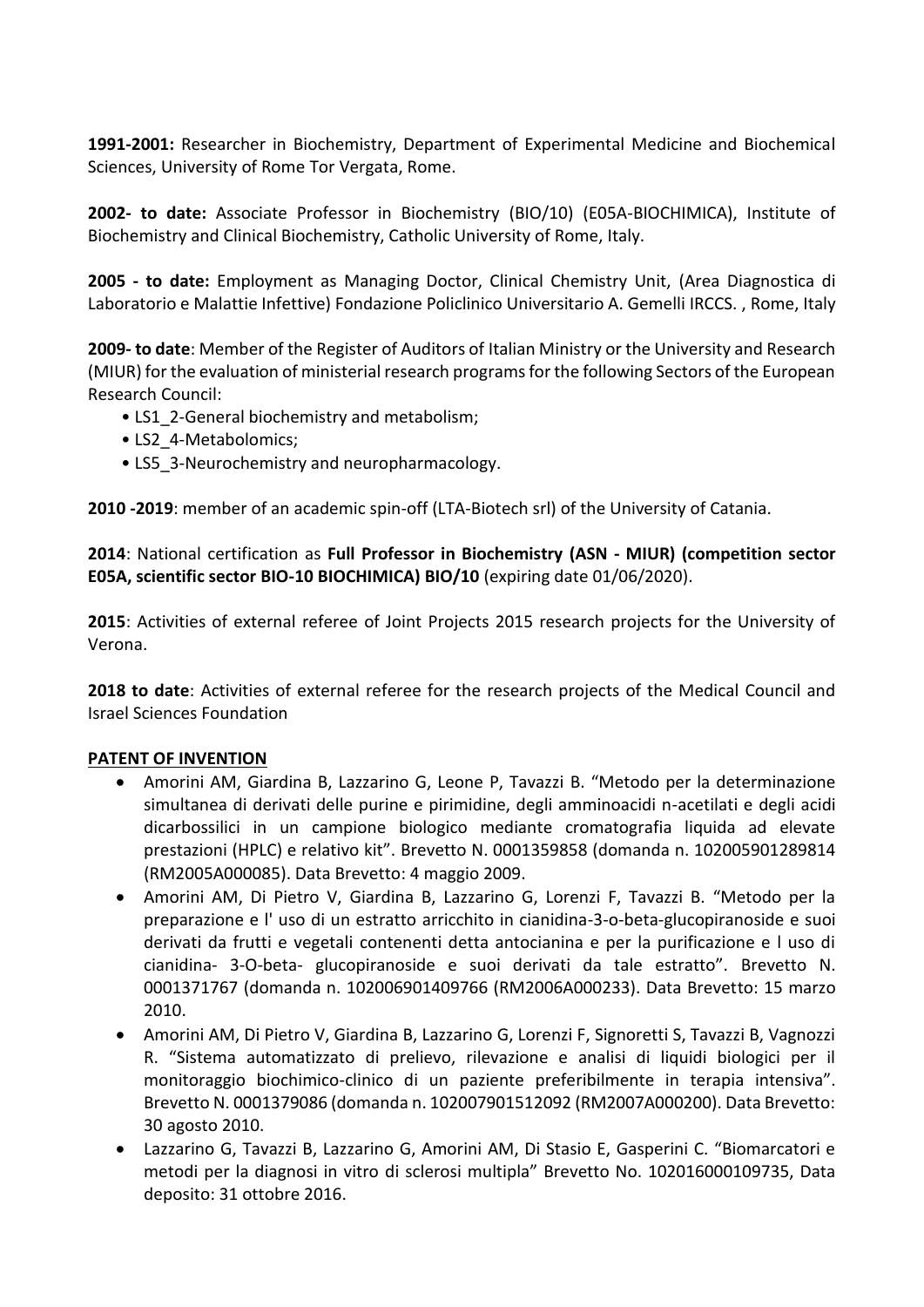# **GRANTS**

**1998 – 2000**: Ministero del Lavoro e della Previdenza Sociale, ricerca n. 1049.

**2000**: MIUR PROGETTO GIOVANI RICERCATORI

**2001 – 2003**: MIUR (PRIN cofin) progetto n. 2001055984\_002

**2003 – 2005**: MIUR (PRIN cofin) progetto n. 2003058409\_003

**2007 – 2009**: MIUR (PRIN cofin) progetto n. n. 2007JBHZ5F\_002

**2003 - to date**: linea D1 –UNICATT fondi per la ricerca (MIUR-ex 60%)

**2017**: Neuregenix Ltd, Edgbaston, Birmingham (UK), project: *"TM-6: investigating effects of a TikoMed compound on TBI metabolites"*

**2018:** Neuregenix Ltd, Edgbaston, Birmingham (UK), project: "*Study of the effects of the administration of different concentrations of the ILB compound (dextran sulfate derivative) on cerebral metabolic disorders induced by a diffuse traumatic brain injury in the experimental animal model".*

**2019:** Neuregenix Ltd, Edgbaston, Birmingham (UK), project: *"ILB-15: Measuring targeted biomarkers in serum of patients with ALS"*

# **SCIENTIFIC ACTIVITY**

- Studies on energy metabolism, molecular mechanisms and biochemical evaluation of tissue damage after ischemia and reperfusion in the isolated rat heart.
- Research of plasma biochemical markers for the evaluation of free radical damage after ischemia and reperfusion (in animals and in human beings).
- Research and development of new analytical methods using high-resolution liquid chromatography (HPLC) for the determination of the main products of energy metabolism and of oxidative-nitrosative stresses
- Studies of the effect of ROS on different cell lines, and evaluation of the antioxidant activity of natural and synthetic compounds in different experimental models in vivo and in vitro.
- Energy metabolism, molecular mechanisms and biochemical evaluation of brain tissue damage in a moderate and severe traumatic brain injury (TBI) animal model; studies on severe head injury in humans by biochemical analysis of cerebrospinal fluid and cerebral microdialysis.
- Research and development of new analytical methods using high-resolution liquid chromatography (HPLC) for the determination of the main products of cell metabolism of genetic diseases linked to metabolic alterations of purines, pyrimidines, N-acetylated amino acids and carboxylic acids.
- Study of the biochemical-clinical and molecular diagnosis of patients with various rare and nonhereditary metabolic diseases, for the screening of populations and for the monitoring of patients suffering from acute and chronic pathological conditions.
- Studies of the diagnosis and metabolic-biochemical evaluation of chronic neurodegenerative disease Multiple Sclerosis, research of blood circulating biomarkers for the diagnosis and/or in vitro prognosis of Multiple Sclerosis, also valid for the identification of the phenotypes characterizing this disease and the degree of progression of the disease itself.

The research activity has produced to **128** publications on International and National Journals (with high Impact Factor value), **6 book chapters; 25 Congress abstracts published in International Journals and more of 200 abstracts** of researches as invited speaker or as poster in International and National Congress Proceedings.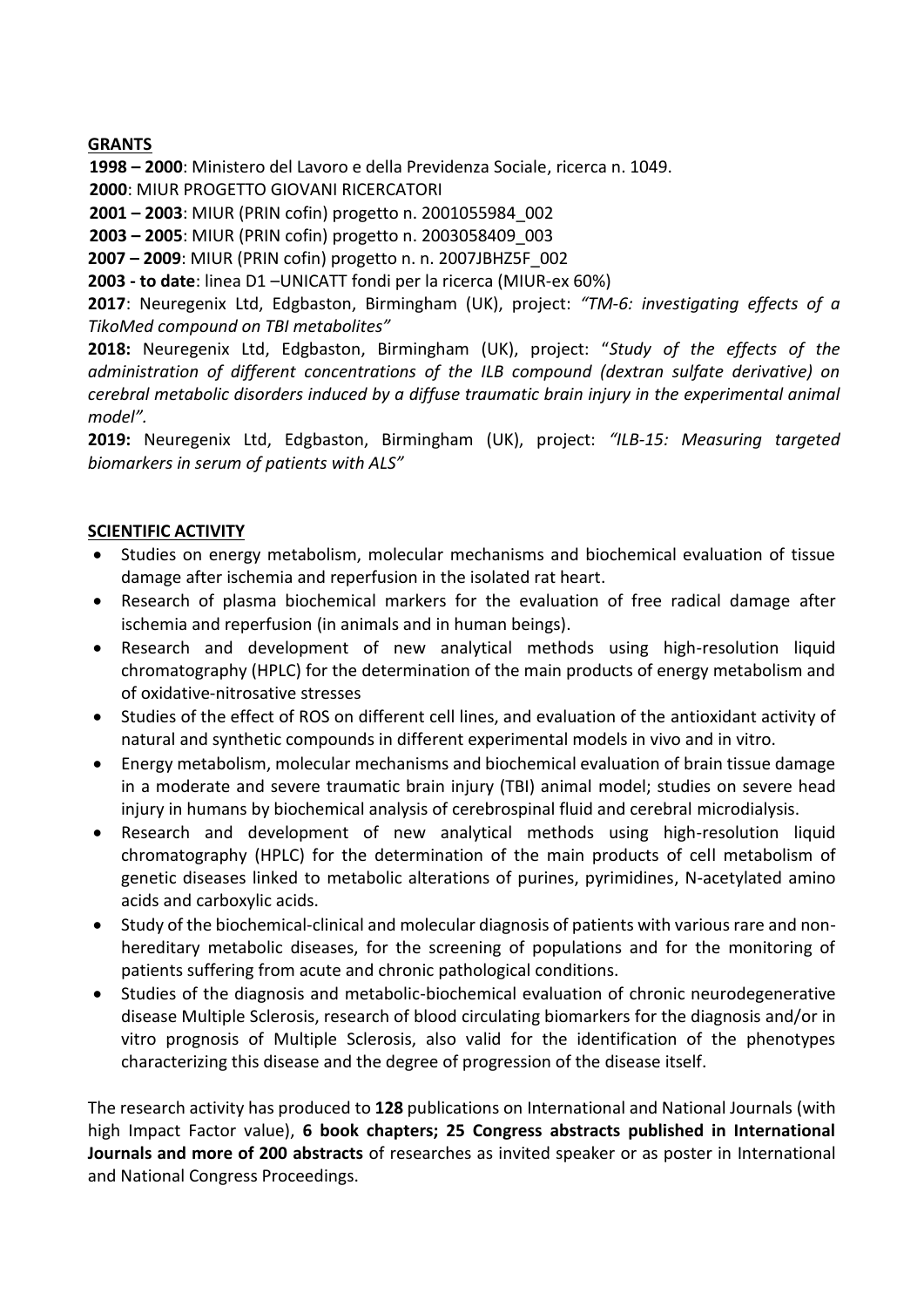**Bibliometric parameters:** 

**Scopus H index = 35; Total citation number= 4284 WOS H index = 34; Total citation number= 4008; citation average = 31.31**

# **Peer reviewer activity for the following International Journal:**

Analytical Biochemistry; Antioxidants (Basel); Antioxidant & Redox Signal; Biochimica Biophysica Acta; Biological Chemistry; British Journal of Sports Medicine; Clinical Biochemistry; International Journal of Molecular Sciences; Journal of the Science of Food and Agriculture; Molecular and Cellular Biochemistry; Nucleosides Nucleotides and Nucleic Acids; Journal of Neurochemistry; International Journal of Nutrition; BioMed Research International.

# **2018 at to date: Member of the Editorial Board of the International Journal Antioxidants (Basel) (MDPI Ed.)**

**1992-2003**: Author of drafting and reviewing of Biochemistry for the following encyclopedia

- "La Piccola Treccani"
- "Supplemento del Lessico Universale"

**1992-2003**: Author of the scientific revisions in the Technical Section for the following Treccani products:

- "L'Universo del Corpo"
- "Appendice 2000"
- "Frontiere della Vita"
- "Storia della Scienza"

# **MEMBERSHIP IN SCIENTIFIC SOCIETIES**

- Società Italiana di Biochimica e Biologia Molecolare (SIB) (01/1990 to date)
- Society for Free Radical Research International (SFRR). (06/1990 06/2005)

# **NATIONAL SCIENTIFIC COLLABORATIONS**

- Prof. Giuseppe Lazzarino, Dipartimento di Scienze Biomediche e Biotecnologiche, Università di Catania.
- Prof. Roberto Vagnozzi, Department of Neuroscience, University of Rome "Tor Vergata".
- Stefano Dr. Stefano Signoretti, Department of Neurosciences and Neurosurgery, San Camillo-Forlanini Hospital, Rome.
- Claudio Dr. Claudio Gasperini, Department of Neurosciences San Camillo-Forlanini Hospital, Rome.
- Dr. Luciano Cristofori, Maggiore Hospital "Borgo Trento", Department of Neurosurgery, Verona.
- Profs. Guido Rasi, Prof. Paola Sinibaldi-Vallebona, Department of Experimental Medicine and Biochemical Sciences, University of Rome "Tor Vergata".
- Anna Dr. Anna Lucia Serafino, Institute of Experimental Medicine, I.S.M., National Research Council C.N.R. From Rome.
- Prof. Armando Dagianti, Prof. Maria Penco, Department of Cardiovascular and Respiratory Sciences, University of Rome "La Sapienza" and Department of Internal Medicine, University of L'Aquila.
- Collaborations with various research groups of the Catholic University of Rome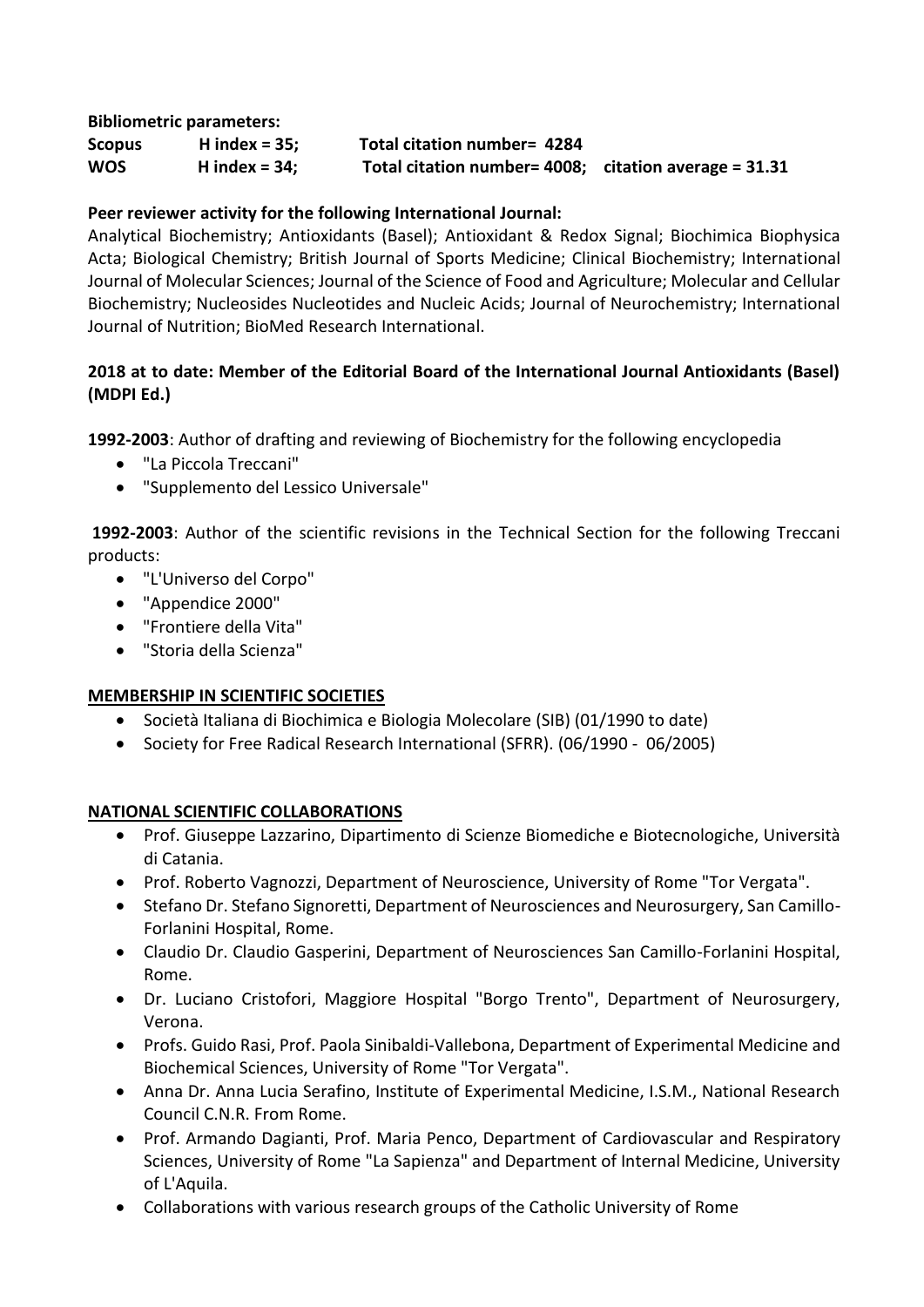### **INTERNATIONAL SCIENTIFIC COLLABORATIONS**

- Proff. Ann Logan e Antonio Belli, Dr.ssa Valentina Di Pietro, Neurotrauma & Neurodegeneration Div., Institute of Biomedical Research (West), The Medical School of Clinical and Experimental Medicine, College of Medical and Dental Sciences, University of Birmingham, UK.
- Prof.ssa Paola Leone, Cell & Gene Therapy Center, Department of Neurosurgery, UMDNJ-Robert Wood Johnson Medical School, Camden, NJ, U.S.A.
- Proff. Anthony Marmarou e Panos Fatouros, Division of Neurosurgery, Virginia Commonwealth University, Medical College of Virginia, Richmond, Virginia, U.S.A.
- Proff. Nazareno Paolocci e David Kass, Division of Cardiology, Johns Hopkins Medical Institutions, Baltimore, MD, U.S.A.
- Prof. Joseph W. Starnes, Department of Kinesiology and Health Education, University of Texas at Austin, U.S.A.
- Prof. Ilmo Hassinen, e Dr. Matti Nuutinen, Department of Medical Biochemistry and Department of Pediatrics, University of Oulu, Finland
- Dr. Keijo Peuhkurinen, Department of Internal Medicine, University of Oulu, Finland.
- Prof. Joe M. McCord, Department of Biochemistry and Molecular Biology, Webb-Waring Institute for Biomedical Research, University of Colorado, Denver, U.S.A.
- Proff. Michael J. Rovetto e Christopher Hardin, Medical Pharmacology & Physiology Dalton Cardiovascular Research Center Investigator, University of Missouri, Columbia, MO, U.S.A.

### **TEACHING ACTIVITY**

### **FACULTY OF MEDICINE AND SURGERY - UNIVERSITY OF ROME "TOR VERGATA".**

**1988-2002**: lectures and practices in *Chemistry and Propaedeutic Biochemistry* (degree course in Medicine and Surgery) and *Chemistry* (degree in Dentistry and Dental Prosthetics); member of the Examination Commission for the aforementioned courses.

**1993–2001:** integrative lectures of the course of *Chemistry and Propaedeutic Biochemistry* for the Diploma Universitario of Biomedical Laboratory Health Technicians.

**1994–2001**: integrative lectures of the course of *Chemistry and Propaedeutic Biochemistry f*or the Diploma Universitario of Dieticians.

**1997–2001**: integrative lectures of the course of *Chemistry and Propaedeutic Biochemistry* for the Diploma Universitario of Orthopaedic Technicians and Podiatrist Technicians, and of the course of *General organic and inorganic chemistry* for Diploma Universitario of Medical Radiology Medical Technicians .

**2001-2002**: lectures of *Chemistry and Propaedeutic Biochemistry* for the three-year degree in Dietician and Biomedical Laboratory Diagnostic Techniques.

**2001-2002**: lectures of *General Organic and Inorganic Chemistry* for the three-year degree in Radiological Diagnostic Techniques.

**1988-2002**: Tutorial activities of didactic support for the students of the degree in Medicine and Surgery, of the degree in Dentistry and Dental Prosthetics (since 2001 three-year degree courses)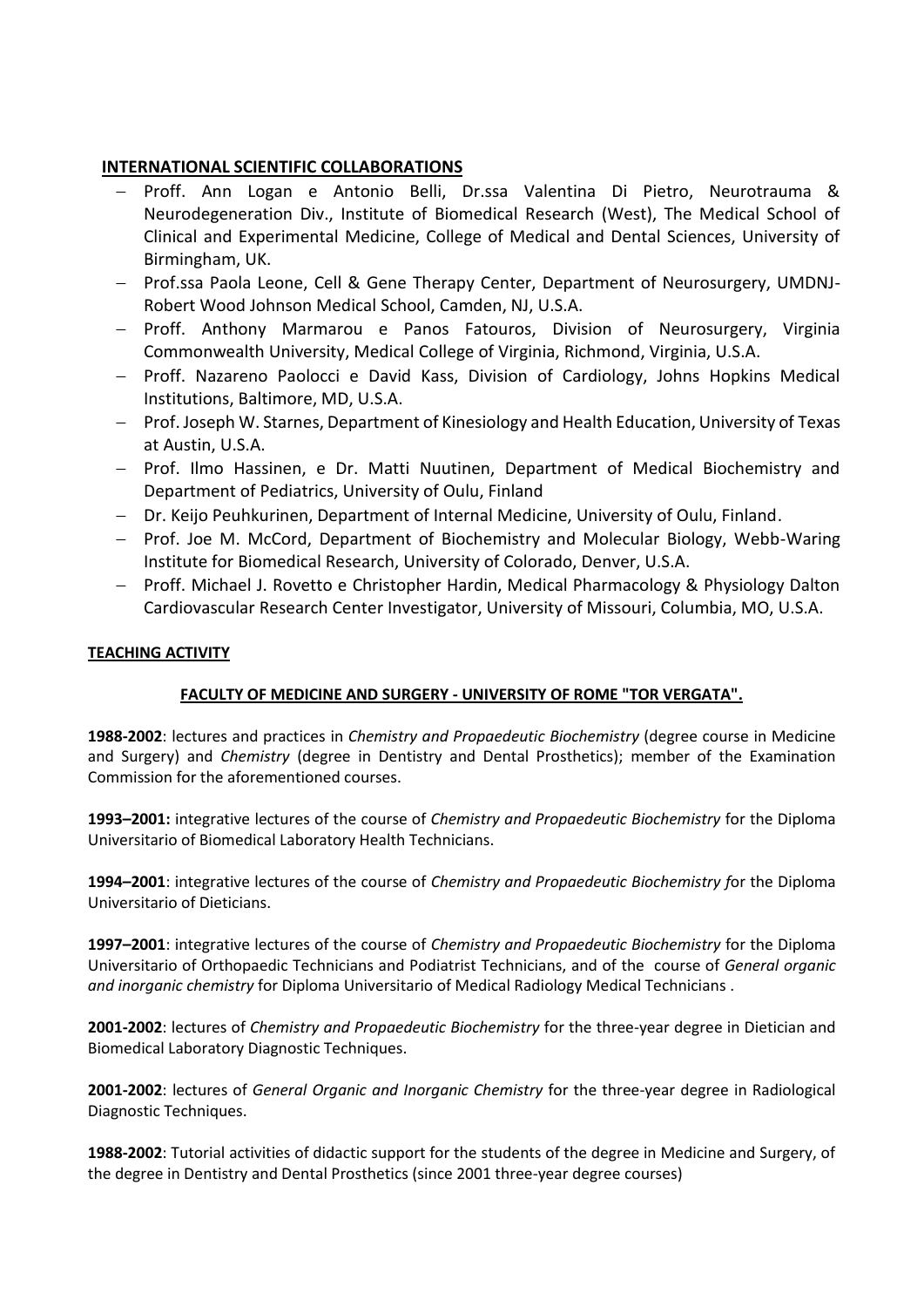**1988-2002**: Supervisor of experimental theses (15) of the Degree in Biological Sciences, of the Faculty of Mathematical, Physical and Natural Sciences, and of the Diploma Universitario for Biomedical Laboratory Health Technician.

#### **FACULTY OF MEDICINE AND SURGERY - CATHOLIC UNIVERSITY OF ROME**

**2002 to date**: lectures of *Biochemistry*, integrated course in Biochemistry and Molecular Biology, degree in Medicine and Surgery.

**2002 -2018**: Lectures of *Biochemistry and Molecular Biology Laboratory*, in the integrated course of *Elements of Applied Biochemistry*, three-year course in Health Biotechnology.

**2006-2007** Lectures of *Advanced Techniques for Screening of Inherited Metabolic Diseases* in the University Master's Degree "Clinical Molecular Biology".

**2010 - 2014**: Lectures of *Organic Chemistry and Inorganic Chemistry Laboratory*, three-year degree in Cosmetology- Sciences and Techniques.

**2013 to date**: Lectures of *Chemistry/Biochemistry*, integrated course of Molecules and Cells, Medicine and Surgery Degree Course.

**2013-2017**. Practices of *Chemistry / Biochemistry Practicals*, integrated course of *Molecules and Cells*, Degree in Medicine and Surgery.

**2013 to date**: Lectures of *Heart: Biochemistry*, integrated course of *Organic and Functional System I,* Degree in Medicine and Surgery.

**2013 to date**: Lectures of *Skeletal-Muscle System: Biochemistry,* integrated course of *Organic and Functional System I*, Degree in Medicine and Surgery.

**2013-2017**: Practices of *Skeletal-Muscle System: Biochemistry Practicals*, integrated course of *Organic and Functional System I*, Degree in Medicine and Surgery.

**2014-2015 and 2016-2017**: Lectures of *Biochemistry*, integrated course of *Molecular bases of life*, three-year degree e in Nursing, at the associated headquarters Foundation 'Giovanni Paolo II', IRCCS, Campobasso.

**2015-2016; 2017-2018; 2018-2019**: Lectures of *Chemical Laboratory Techniques*, integrated course in *Organic Chemistry and Chemical Laboratory Practices* (course coordinator), three-year degree in Cosmetology-Sciences and Technologies.

**2017-2018**: Lectures of *Chemistry and Biochemistry*, three-year degree in Orthoptics and Ophthalmological Assistance, at the associated headquarter of the Provincial High School for Health "Claudiana", Bolzano.

**2018-2019**: Lectures of *Chemistry and Biochemistry*, three-year degree in Obstetrics, at the associated headquarter of the Provincial High School for Health "Claudiana", Bolzano

**2018-2019**: Lectures of *Biochemistry*, integrated course of *Basic Sciences*, , Degree in Medicine and Surgery.

**2018-2019**: Lectures of *Biochemistry*,, integrated course of *Biomedical Sciences II* (course coordinator) Degree in Medicine and Surgery

**2019-2020**: Lectures of *Chemistry and Biochemistry*, three-year degree in Dietistics, at the associated headquarter of the Provincial High School for Health "Claudiana", Bolzano.